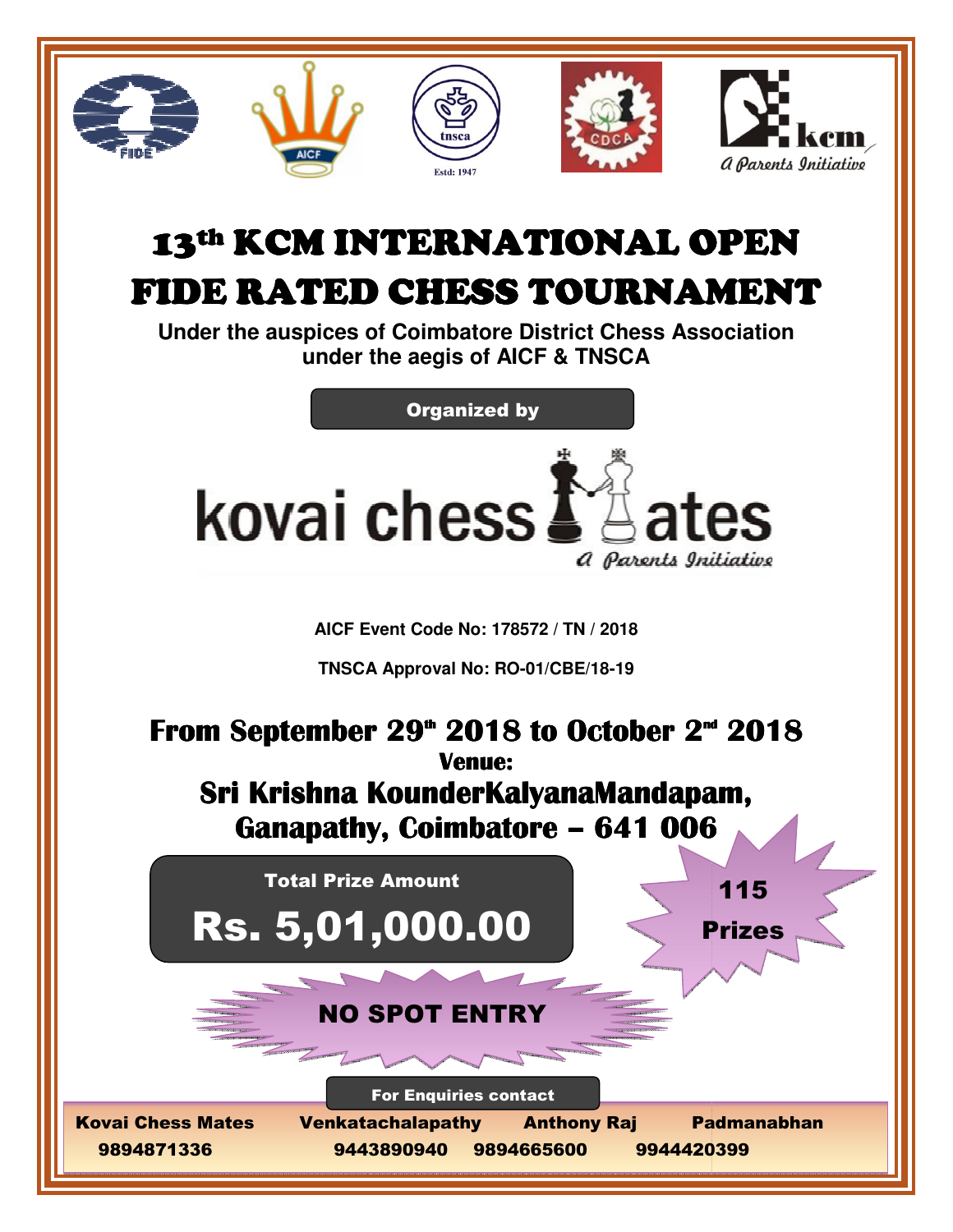| <b>Main Prizes</b> |           | Special Prizes Below 1000 - 1200 |           |
|--------------------|-----------|----------------------------------|-----------|
| 1st Prize          | 50,000.00 | 1st Prize                        | 10,000.00 |
| 2nd Prize          | 40,000.00 | 2nd Prize                        | 8,000.00  |
| 3rd Prize          | 30,000.00 | 3rd Prize                        | 6,000.00  |
| 4th Prize          | 22,000.00 | 4th Prize                        | 4,000.00  |
| 5th Prize          | 15,000.00 | 5th & 6th Prize                  | 3,000.00  |
| 6th Prize          | 10,000.00 | 7th to 10th Prize                | 2,500.00  |
| 7th Prize          | 9,000.00  |                                  |           |
| 8th Prize          | 8,000.00  | Special Prizes Below 1201 - 1400 |           |
| 9th Prize          | 7,000.00  | 1st Prize                        | 12,000.00 |
| 10th Prize         | 6,000.00  | 2nd Prize                        | 10,000.00 |
| 11th to 15th Prize | 5,000.00  | 3rd Prize                        | 9,000.00  |
| 16th to 20th Prize | 4,000.00  | 4th Prize                        | 7,000.00  |
| 21st to 25th Prize | 3,000.00  | 5th Prize                        | 5,000.00  |

| <b>Best Unrated</b> |          | 7th to 10th Prize                | 2,500.00  |
|---------------------|----------|----------------------------------|-----------|
| 1st Prize           | 7,000.00 |                                  |           |
| 2nd Prize           | 6,000.00 | Special Prizes Below 1401 - 1600 |           |
| 3rd Prize           | 5,000.00 | 1st Prize                        | 15,000.00 |
| 4th Prize           | 4,000.00 | 2nd Prize                        | 12,000.00 |
| 5th Prize           | 3,000.00 | 3rd Prize                        | 10,000.00 |

| <b>Best Veteran</b>    |          | 5th Prize | 6,000.00 |
|------------------------|----------|-----------|----------|
| 1st Prize              | 4.000.00 | 6th Prize | 5.000.00 |
| <b>Youngest Player</b> |          | 7th Prize | 4,000.00 |
| 1st Prize              | 4,000.00 | 8th Prize | 3,000.00 |
|                        |          |           |          |

| <b>Best Women (Above 18)</b> |          |  |  |  |
|------------------------------|----------|--|--|--|
|                              |          |  |  |  |
| 1st Prize                    | 4,000.00 |  |  |  |

### CASH PRIZES Total No of Prizes - 115

| <b>Main Prizes</b> | Special Prizes Below 1000 - 1200 |           |
|--------------------|----------------------------------|-----------|
| 50,000.00          | 1st Prize                        | 10,000.00 |
| 40,000.00          | 2nd Prize                        | 8,000.00  |
| 30,000.00          | 3rd Prize                        | 6,000.00  |
| 22,000.00          | 4th Prize                        | 4,000.00  |
| 15,000.00          | 5th & 6th Prize                  | 3,000.00  |
| 10,000.00          | 7th to 10th Prize                | 2,500.00  |

|                     | 8,000.00 | Special Prizes Below 1201 - 1400 |           |
|---------------------|----------|----------------------------------|-----------|
|                     | 7,000.00 | 1st Prize                        | 12,000.00 |
|                     | 6,000.00 | 2nd Prize                        | 10,000.00 |
| Prize               | 5,000.00 | 3rd Prize                        | 9,000.00  |
| rize                | 4,000.00 | 4th Prize                        | 7,000.00  |
| rize                | 3,000.00 | 5th Prize                        | 5,000.00  |
|                     |          | 6th Prize                        | 4,000.00  |
| <b>Best Unrated</b> |          | 7th to 10th Prize                | 2,500.00  |

| 6,000.00              |  | Special Prizes Below 1401 - 1600 |           |
|-----------------------|--|----------------------------------|-----------|
| 5,000.00              |  | 1st Prize                        | 15,000.00 |
| 4,000.00              |  | 2nd Prize                        | 12,000.00 |
| 3,000.00              |  | 3rd Prize                        | 10,000.00 |
|                       |  | 4th Prize                        | 8,000.00  |
| <b>Best Veteran</b>   |  | 5th Prize                        | 6,000.00  |
| 4,000.00              |  | 6th Prize                        | 5,000.00  |
| <b>Dungest Player</b> |  | 7th Prize                        | 4,000.00  |
| 4,000.00              |  | 8th Prize                        | 3,000.00  |
|                       |  | 9th & 10 Prize                   | 2,500.00  |

**Category Prizes - 10 Cups each for U-9, U-11, U-13 & U-15**

| <b>Special Prizes - Coimbatore Players</b> |          |                |          |
|--------------------------------------------|----------|----------------|----------|
| U-9 1st Prize                              | 4,000.00 | U-13 1st Prize | 4,000.00 |
| U-9 2nd Prize                              | 3,000.00 | U-13 2nd Prize | 3,000.00 |
| U-9 3rd Prize                              | 2,500.00 | U-13 3rd Prize | 2,500.00 |
| U-11 1st Prize                             | 4,000.00 | U-15 1st Prize | 4,000.00 |
| U-11 2nd Prize                             | 3,000.00 | U-15 2nd Prize | 3,000.00 |
| U-11 3rd Prize                             | 2,500.00 | U-15 3rd Prize | 2,500.00 |

**A player is eligible for only one prize whichever is higher**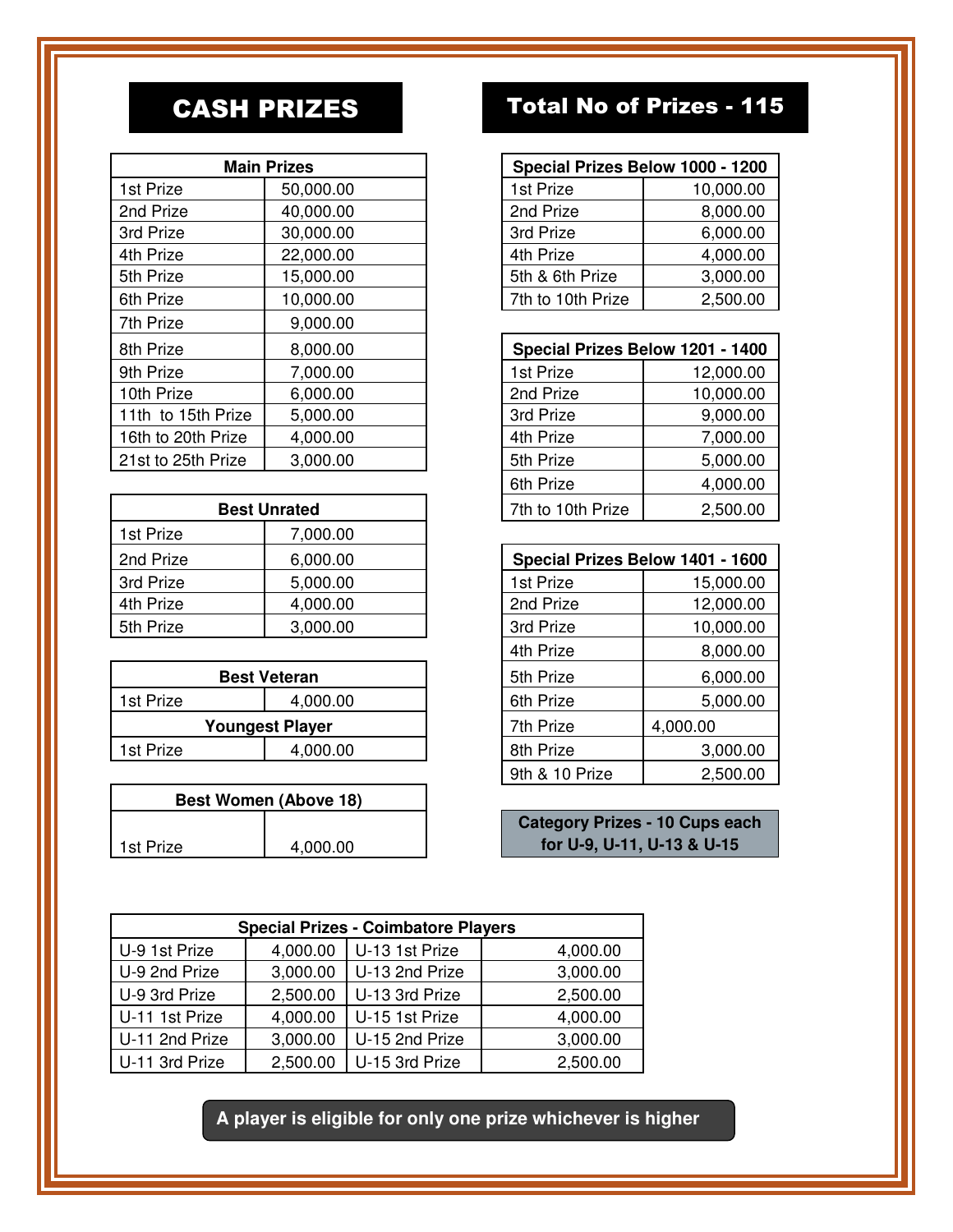| <b>Round Schedule</b> |          |                           |           |
|-----------------------|----------|---------------------------|-----------|
|                       |          | Inauguration & Player     |           |
| 29-Sep-18             | Saturday | Meeting                   | 10.00 A.M |
| 29-Sep-18             | Saturday | Round 1                   | 10.30 A.M |
| 29-Sep-18             | Saturday | Round 2                   | 3.00 P.M  |
| 30-Sep-18             | Sunday   | Round 3                   | 9.00 A.M  |
| 30-Sep-18             | Sunday   | Round 4                   | 2.00 P.M  |
| $1-Oct-18$            | Monday   | Round 5                   | 9.00 A.M  |
| $1-Oct-18$            | Monday   | Round 6                   | 2.00 P.M  |
| $2$ -Oct-18           | Tuesday  | Round <sub>7</sub>        | 8.30 A.M  |
| $2$ -Oct-18           | Tuesday  | Round 8                   | 1.00 A.M  |
| $2$ -Oct-18           | Tuesday  | <b>Prize Distribution</b> | 6.00 P.M  |

### ENTRY FEE:

### FREE: For GMs, IMs, WGMsand WIMs Rs. 2500/- for all players

### **Entries:**

- Last date for entry: 25-09-2018. Entries received after last date will not be entertained.
- The entry fee should be submitted in the form of a **Demand Draft** drawn in favour of "**Kovai Chess Mates**", payable at "**Coimbatore"** and sent to:

**Kovai Chess Mates, 760A, Dr. Radhakrishnan Road, Tatabad, Coimbatore – 12 Email: kovaichessmates@gmail.com**

 **Bank Details for NEFT/online fund transfer:** 

| <b>Account Name:</b> | <b>Kovai Chess Mates</b>     |
|----------------------|------------------------------|
| <b>Bank:</b>         | <b>City Union Bank</b>       |
| <b>Branch:</b>       | <b>R.S Puram, Coimbatore</b> |
| <b>Account No:</b>   | 192109000176277              |
| <b>Account Type:</b> | <b>Current A/C</b>           |
| <b>IFSC Code:</b>    | <b>CIUB0000192</b>           |
|                      |                              |

**After completion of payment, an email with filled up entry form & proof of payment should be sent to kovaichessmates@gmail.com. Verbal or telephonic entry will not be entertained at any cost.** 

**Register online thru www.chessfee.com or www.paychessentry.com**

| <b>Organising Committee</b> |                     |               |                  |                  |
|-----------------------------|---------------------|---------------|------------------|------------------|
| Senthil Chinnasamy          | VidyaRanganathan    | N Ramalingam  | RM Ramakrishnan  | S Ganapathy      |
| President                   | Vice President      | Secretary     | Treasurer        | Joint Secretary  |
| Anthony Raj                 | C Murugesan         | D Mohan Kumar | RN Padmanabhan   | R Dhanasekaran   |
| EC Member                   | <b>EC</b> Member    | EC Member     | <b>EC</b> Member | EC Member        |
| <b>B</b> Venkatachalapathy  | <b>KS</b> Murugesan | K Rani        | V Thamaraiselvi  | S Jayapraveena   |
| EC Member                   | <b>EC</b> Member    | EC Member     | <b>EC</b> Member | <b>EC</b> Member |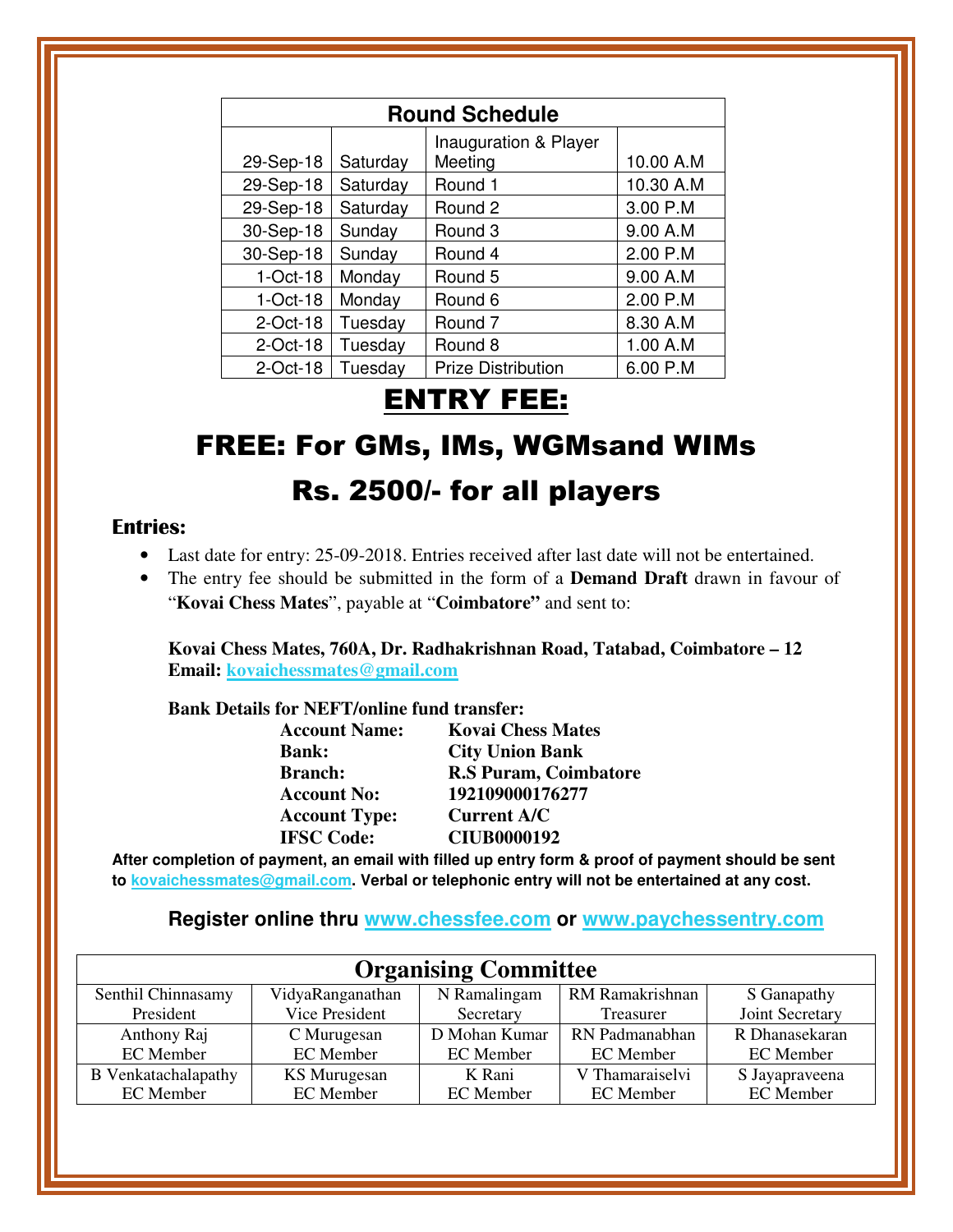### **Rules & Regulations:**

| System of Play                      | The Latest FIDE Rules in force shall apply and the Swiss system will be followed.                                                                                                                                                                                                                                                                                                                                                                                                                                                                                                                                                                                                                                                                                                                                                                                                                                                                                                                                                                                         |
|-------------------------------------|---------------------------------------------------------------------------------------------------------------------------------------------------------------------------------------------------------------------------------------------------------------------------------------------------------------------------------------------------------------------------------------------------------------------------------------------------------------------------------------------------------------------------------------------------------------------------------------------------------------------------------------------------------------------------------------------------------------------------------------------------------------------------------------------------------------------------------------------------------------------------------------------------------------------------------------------------------------------------------------------------------------------------------------------------------------------------|
| Mode of Tournament                  | Total 8 rounds shall be played.                                                                                                                                                                                                                                                                                                                                                                                                                                                                                                                                                                                                                                                                                                                                                                                                                                                                                                                                                                                                                                           |
| <b>Time Control</b>                 | 90 minutes each + 30 seconds increment per move from move no.1                                                                                                                                                                                                                                                                                                                                                                                                                                                                                                                                                                                                                                                                                                                                                                                                                                                                                                                                                                                                            |
| Tie break                           | Buchholz tie-break system will be applied. In case of tie, prizes will not be shared.                                                                                                                                                                                                                                                                                                                                                                                                                                                                                                                                                                                                                                                                                                                                                                                                                                                                                                                                                                                     |
| <b>AICF Player</b><br>Registration  | AICF registration is compulsory. AICF Registration fee is Rs. 250/- for the year 2018-<br>2019. As per latest AICF regulation dated 31.07.2017, it is informed that from 01<br>September, 2017 all AICF registrations will be accepted only through online. Players /<br>Arbiters registration should be done well before the start of event (Tournament). New<br>entrants to the field of chess are informed that AICF players registration is mandatory<br>and it should be done well before participating in any tournament. For renewing AICF<br>registration of existing players, please click http://aicf.in/players/ For fresh AICF<br>registration please click http://aicf.in/online-player-registration/<br>For fresh AICF registration, players are requested to keep their scanned passport size<br>photograph and birth certificate and a valid email address (unique) not used by any<br>other person/player for AICF, ready before the registration process.<br>Note: Only passport size (less than 1MB) photographs in jpeg format should be<br>uploaded. |
| <b>TNSCA Player</b><br>Registration | TNSCA registration is compulsory for all Tamil Nadu players. TNSCA Registration fee<br>is Rs. 150/- for the year 2018-2019. Players registering with TNSCA should submit duly<br>filled and signed TNSCA Players Registration form along with a copy of their Date of<br>Birth certificate and one passport size photograph. Those who have already paid the<br>same must attach/ show the proof for that, failing which they will have to pay the<br>registration fee.                                                                                                                                                                                                                                                                                                                                                                                                                                                                                                                                                                                                   |
| Coimbatore DCA<br>Registration      | CoimbatoreDCA registration is compulsory for Coimbatore District players. The<br>registration fee Rs.100/- for the year 2017-18                                                                                                                                                                                                                                                                                                                                                                                                                                                                                                                                                                                                                                                                                                                                                                                                                                                                                                                                           |
| Protests                            | Protests if any, against the decision of the Chief Arbiter shall be made in writing with<br>protest fee of Rs.500/- within 15 minutes of the occurrence of the incident to the<br>appeals committee. The protest fee will be refunded if the appeal is upheld.                                                                                                                                                                                                                                                                                                                                                                                                                                                                                                                                                                                                                                                                                                                                                                                                            |
| <b>Appeals Committee</b>            | Before the commencement of the Tournament, appeals committee will be formed from<br>the senior participants present at the players meeting. The appeals committee<br>decisions will be final and binding on all players concerned.                                                                                                                                                                                                                                                                                                                                                                                                                                                                                                                                                                                                                                                                                                                                                                                                                                        |
| Withdrawals                         | A player may withdraw at any stage of the event, after informing the chief arbiter in<br>writing                                                                                                                                                                                                                                                                                                                                                                                                                                                                                                                                                                                                                                                                                                                                                                                                                                                                                                                                                                          |
| Last date                           | Entries close at 5.00 P.M on 26-Sep-2018                                                                                                                                                                                                                                                                                                                                                                                                                                                                                                                                                                                                                                                                                                                                                                                                                                                                                                                                                                                                                                  |
| Rights of admission                 | The AICF/TNSCA /CDCA/ Kovai Chess Mates reserve the right to admit / reject any<br>entry without assigning any reason thereof.                                                                                                                                                                                                                                                                                                                                                                                                                                                                                                                                                                                                                                                                                                                                                                                                                                                                                                                                            |
|                                     | The AICF/ TNSCA/CDCA/Kovai Chess Mates reserve the rights of admission to the<br>venue.                                                                                                                                                                                                                                                                                                                                                                                                                                                                                                                                                                                                                                                                                                                                                                                                                                                                                                                                                                                   |
| <b>Chief Arbiter</b>                | Mr. Vijayaraghavan                                                                                                                                                                                                                                                                                                                                                                                                                                                                                                                                                                                                                                                                                                                                                                                                                                                                                                                                                                                                                                                        |

**Players are requested to bring their own chessclock if available**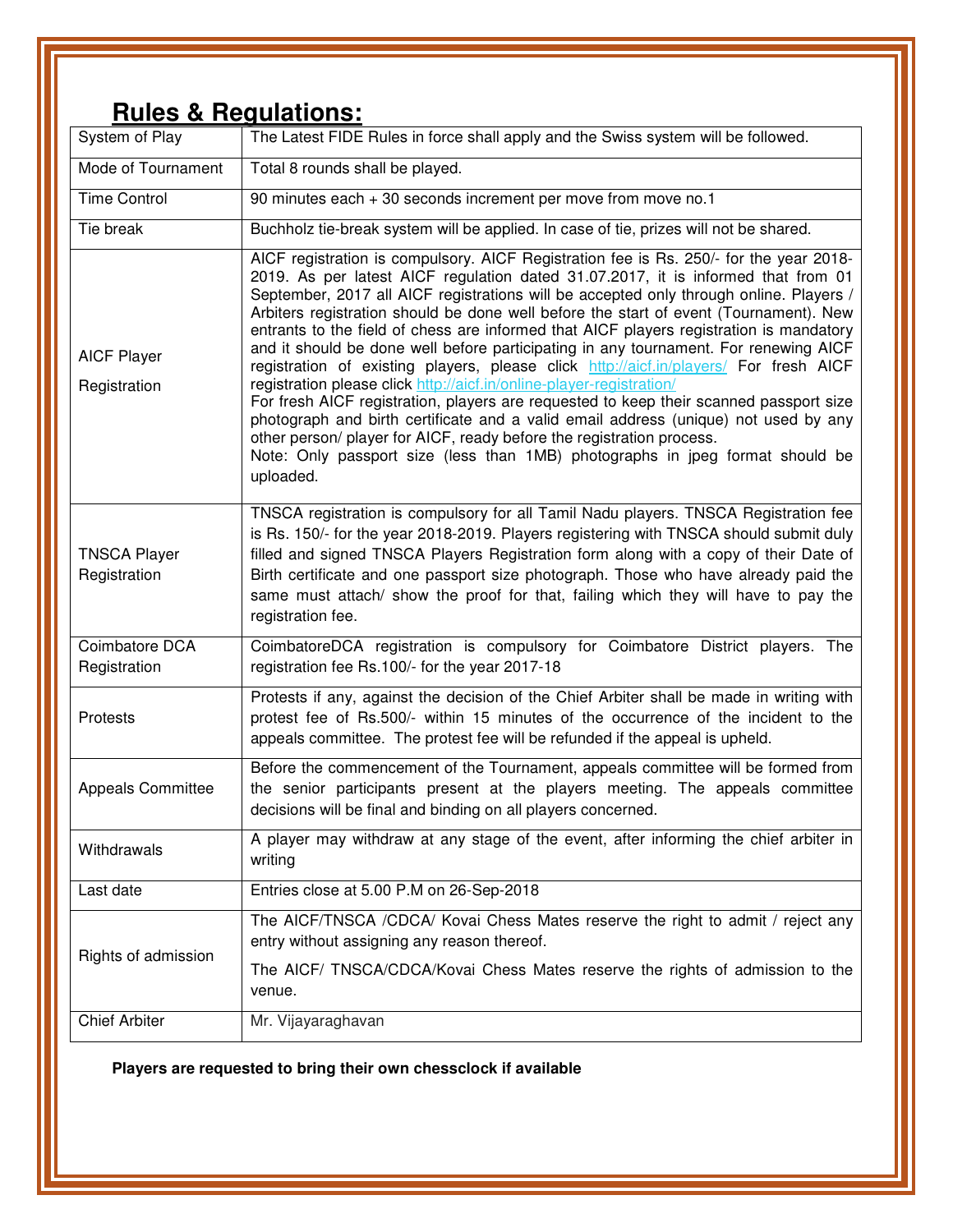**Accommodation:**

### **Free Hall Type Accommodation will be provided**

### **You are requested to bring your own bedding to utilize the accommodation**

#### **Nearby Lodges:**

Lots of Hotels are available near Railway Station (5 km from venue) & in GandhipuramBus Stand(3 km from venue).

#### **Hotels near the venue:**

KalyanaMandabam– 9842299255 (Rooms available) Hotel Sandeep - 0422-2531616 Hostels for Men & Women – 9894800692 (Anantharaman)

#### **Hotels near Railway Station:**

Hotel Ramus - 98655 55555 Hotel Vinayak - 0422 4391234 Hotel Vaidurya - 0422 – 4297777 Hotel Naveen - 0422 - 4392351

#### **Hotels near Gandhipuram:**

Hotel Mangala International -0422- 2232012 Vijai Lodge - 0422 2230503 Hotel Tamilnadu - 0422-2302176, 77, 79 Sri Pankajam Lodge - 0422-2232004 Sri Kanimani Lodge - 0422-2528439, 2528456 Hotel Seetharam - 0422-2230724 Hotel Sri Aswini Deluxe - 0422-2238772